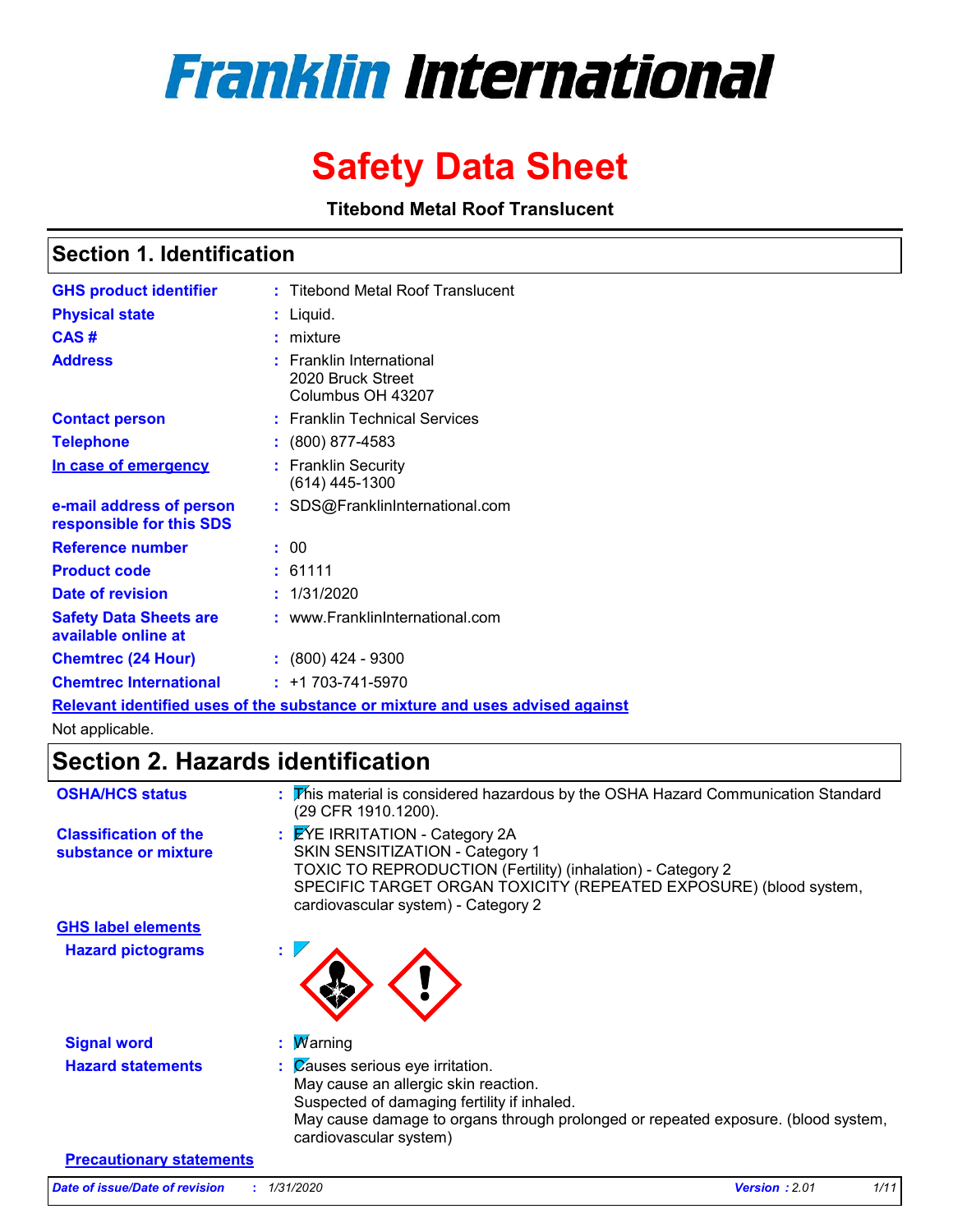### **Section 2. Hazards identification**

| <b>General</b>                             | : Read label before use. Keep out of reach of children. If medical advice is needed,<br>have product container or label at hand.                                                                                                                                                                                                                                                                                                               |
|--------------------------------------------|------------------------------------------------------------------------------------------------------------------------------------------------------------------------------------------------------------------------------------------------------------------------------------------------------------------------------------------------------------------------------------------------------------------------------------------------|
| <b>Prevention</b>                          | : Øbtain special instructions before use. Do not handle until all safety precautions have<br>been read and understood. Wear protective gloves. Wear eye or face protection.<br>Wear protective clothing. Do not breathe vapor. Wash hands thoroughly after handling.<br>Contaminated work clothing must not be allowed out of the workplace.                                                                                                   |
| <b>Response</b>                            | : Get medical attention if you feel unwell. IF exposed or concerned: Get medical<br>attention. IF ON SKIN: Wash with plenty of soap and water. Wash contaminated<br>clothing before reuse. If skin irritation or rash occurs: Get medical attention. IF IN<br>EYES: Rinse cautiously with water for several minutes. Remove contact lenses, if<br>present and easy to do. Continue rinsing. If eye irritation persists: Get medical attention. |
| <b>Storage</b>                             | $\mathbf{S}$ Store locked up.                                                                                                                                                                                                                                                                                                                                                                                                                  |
| <b>Disposal</b>                            | Dispose of contents and container in accordance with all local, regional, national and<br>international regulations.                                                                                                                                                                                                                                                                                                                           |
| <b>Hazards not otherwise</b><br>classified | : None known.                                                                                                                                                                                                                                                                                                                                                                                                                                  |
|                                            |                                                                                                                                                                                                                                                                                                                                                                                                                                                |

### **Section 3. Composition/information on ingredients**

| <b>Substance/mixture</b><br>Mixture                    |   |                   |
|--------------------------------------------------------|---|-------------------|
| <b>Ingredient name</b>                                 |   | <b>CAS number</b> |
| $\sqrt{2,2,4,4,6,6,8,8}$ -octamethylcyclotetrasiloxane | ≃ | 556-67-2          |

Any concentration shown as a range is to protect confidentiality or is due to batch variation.

**There are no additional ingredients present which, within the current knowledge of the supplier and in the concentrations applicable, are classified as hazardous to health or the environment and hence require reporting in this section.**

**Occupational exposure limits, if available, are listed in Section 8.**

### **Section 4. First aid measures**

#### **Description of necessary first aid measures**

| Eye contact         | : Immediately flush eyes with plenty of water, occasionally lifting the upper and lower<br>eyelids. Check for and remove any contact lenses. Continue to rinse for at least 10<br>minutes. Get medical attention.                                                                                                                                                                                                                                                                                                                                                                                                                                                                 |
|---------------------|-----------------------------------------------------------------------------------------------------------------------------------------------------------------------------------------------------------------------------------------------------------------------------------------------------------------------------------------------------------------------------------------------------------------------------------------------------------------------------------------------------------------------------------------------------------------------------------------------------------------------------------------------------------------------------------|
| <b>Inhalation</b>   | Remove victim to fresh air and keep at rest in a position comfortable for breathing. If it<br>is suspected that fumes are still present, the rescuer should wear an appropriate mask<br>or self-contained breathing apparatus. If not breathing, if breathing is irregular or if<br>respiratory arrest occurs, provide artificial respiration or oxygen by trained personnel. It<br>may be dangerous to the person providing aid to give mouth-to-mouth resuscitation.<br>Get medical attention. If unconscious, place in recovery position and get medical<br>attention immediately. Maintain an open airway. Loosen tight clothing such as a collar,<br>tie, belt or waistband. |
| <b>Skin contact</b> | : Mash with plenty of soap and water. Remove contaminated clothing and shoes. Wash<br>contaminated clothing thoroughly with water before removing it, or wear gloves.<br>Continue to rinse for at least 10 minutes. Get medical attention. In the event of any<br>complaints or symptoms, avoid further exposure. Wash clothing before reuse. Clean<br>shoes thoroughly before reuse.                                                                                                                                                                                                                                                                                             |
| <b>Ingestion</b>    | : Mash out mouth with water. Remove dentures if any. Remove victim to fresh air and<br>keep at rest in a position comfortable for breathing. If material has been swallowed and<br>the exposed person is conscious, give small quantities of water to drink. Stop if the<br>exposed person feels sick as vomiting may be dangerous. Do not induce vomiting<br>unless directed to do so by medical personnel. If vomiting occurs, the head should be<br>kept low so that vomit does not enter the lungs. Get medical attention. Never give<br>anything by mouth to an unconscious person. If unconscious, place in recovery position                                               |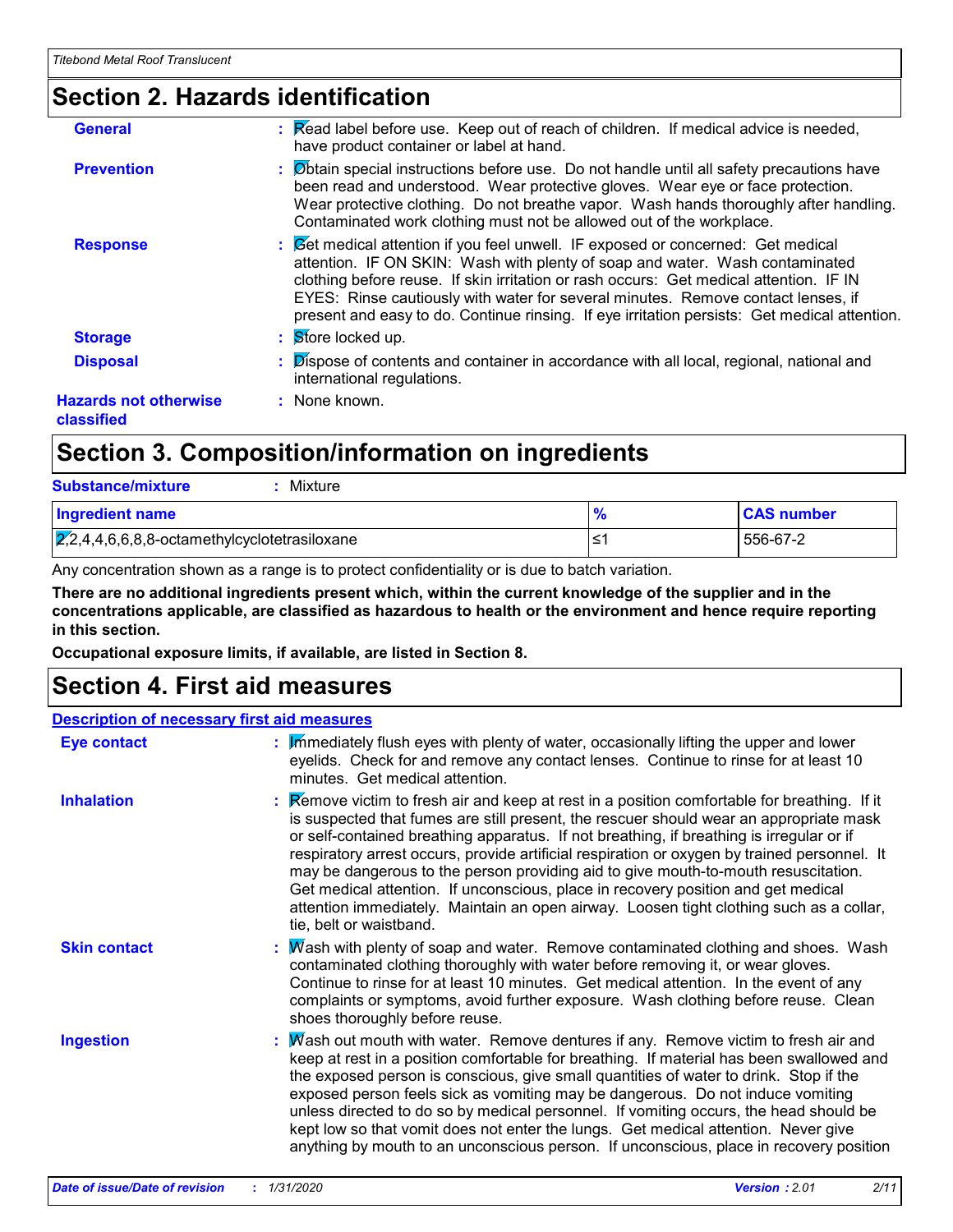### **Section 4. First aid measures**

and get medical attention immediately. Maintain an open airway. Loosen tight clothing such as a collar, tie, belt or waistband.

#### **Most important symptoms/effects, acute and delayed**

| <b>Potential acute health effects</b> |                                                                                                                                                                                                                                                                     |  |
|---------------------------------------|---------------------------------------------------------------------------------------------------------------------------------------------------------------------------------------------------------------------------------------------------------------------|--|
| <b>Eye contact</b>                    | : Causes serious eye irritation.                                                                                                                                                                                                                                    |  |
| <b>Inhalation</b>                     | : No known significant effects or critical hazards.                                                                                                                                                                                                                 |  |
| <b>Skin contact</b>                   | May cause an allergic skin reaction.                                                                                                                                                                                                                                |  |
| <b>Ingestion</b>                      | : No known significant effects or critical hazards.                                                                                                                                                                                                                 |  |
| <b>Over-exposure signs/symptoms</b>   |                                                                                                                                                                                                                                                                     |  |
| <b>Eye contact</b>                    | <b>Adverse symptoms may include the following:</b><br>pain or irritation<br>watering<br>redness                                                                                                                                                                     |  |
| <b>Inhalation</b>                     | : No specific data.                                                                                                                                                                                                                                                 |  |
| <b>Skin contact</b>                   | <b>A</b> dverse symptoms may include the following:<br>irritation<br>redness                                                                                                                                                                                        |  |
| <b>Ingestion</b>                      | : No specific data.                                                                                                                                                                                                                                                 |  |
|                                       | Indication of immediate medical attention and special treatment needed, if necessary                                                                                                                                                                                |  |
| <b>Notes to physician</b>             | Treat symptomatically. Contact poison treatment specialist immediately if large<br>quantities have been ingested or inhaled.                                                                                                                                        |  |
| <b>Specific treatments</b>            | : No specific treatment.                                                                                                                                                                                                                                            |  |
| <b>Protection of first-aiders</b>     | Mo action shall be taken involving any personal risk or without suitable training. It may<br>be dangerous to the person providing aid to give mouth-to-mouth resuscitation. Wash<br>contaminated clothing thoroughly with water before removing it, or wear gloves. |  |

**See toxicological information (Section 11)**

### **Section 5. Fire-fighting measures**

| <b>Extinguishing media</b>                               |                                                                                                                                                                                                     |
|----------------------------------------------------------|-----------------------------------------------------------------------------------------------------------------------------------------------------------------------------------------------------|
| <b>Suitable extinguishing</b><br>media                   | : Use an extinguishing agent suitable for the surrounding fire.                                                                                                                                     |
| <b>Unsuitable extinguishing</b><br>media                 | : None known.                                                                                                                                                                                       |
| <b>Specific hazards arising</b><br>from the chemical     | : In a fire or if heated, a pressure increase will occur and the container may burst.                                                                                                               |
| <b>Hazardous thermal</b><br>decomposition products       | $\mathbf{N}$ Mo specific data.                                                                                                                                                                      |
| <b>Special protective actions</b><br>for fire-fighters   | : Promptly isolate the scene by removing all persons from the vicinity of the incident if<br>there is a fire. No action shall be taken involving any personal risk or without suitable<br>training. |
| <b>Special protective</b><br>equipment for fire-fighters | : Fire-fighters should wear appropriate protective equipment and self-contained breathing<br>apparatus (SCBA) with a full face-piece operated in positive pressure mode.                            |

#### **Section 6. Accidental release measures**

#### **Personal precautions, protective equipment and emergency procedures**

| <b>For non-emergency</b><br>personnel | $\therefore$ Mo action shall be taken involving any personal risk or without suitable training.<br>Evacuate surrounding areas. Keep unnecessary and unprotected personnel from<br>entering. Do not touch or walk through spilled material. Avoid breathing vapor or mist.<br>Provide adequate ventilation. Wear appropriate respirator when ventilation is |
|---------------------------------------|------------------------------------------------------------------------------------------------------------------------------------------------------------------------------------------------------------------------------------------------------------------------------------------------------------------------------------------------------------|
|                                       | inadequate. Put on appropriate personal protective equipment.                                                                                                                                                                                                                                                                                              |
|                                       |                                                                                                                                                                                                                                                                                                                                                            |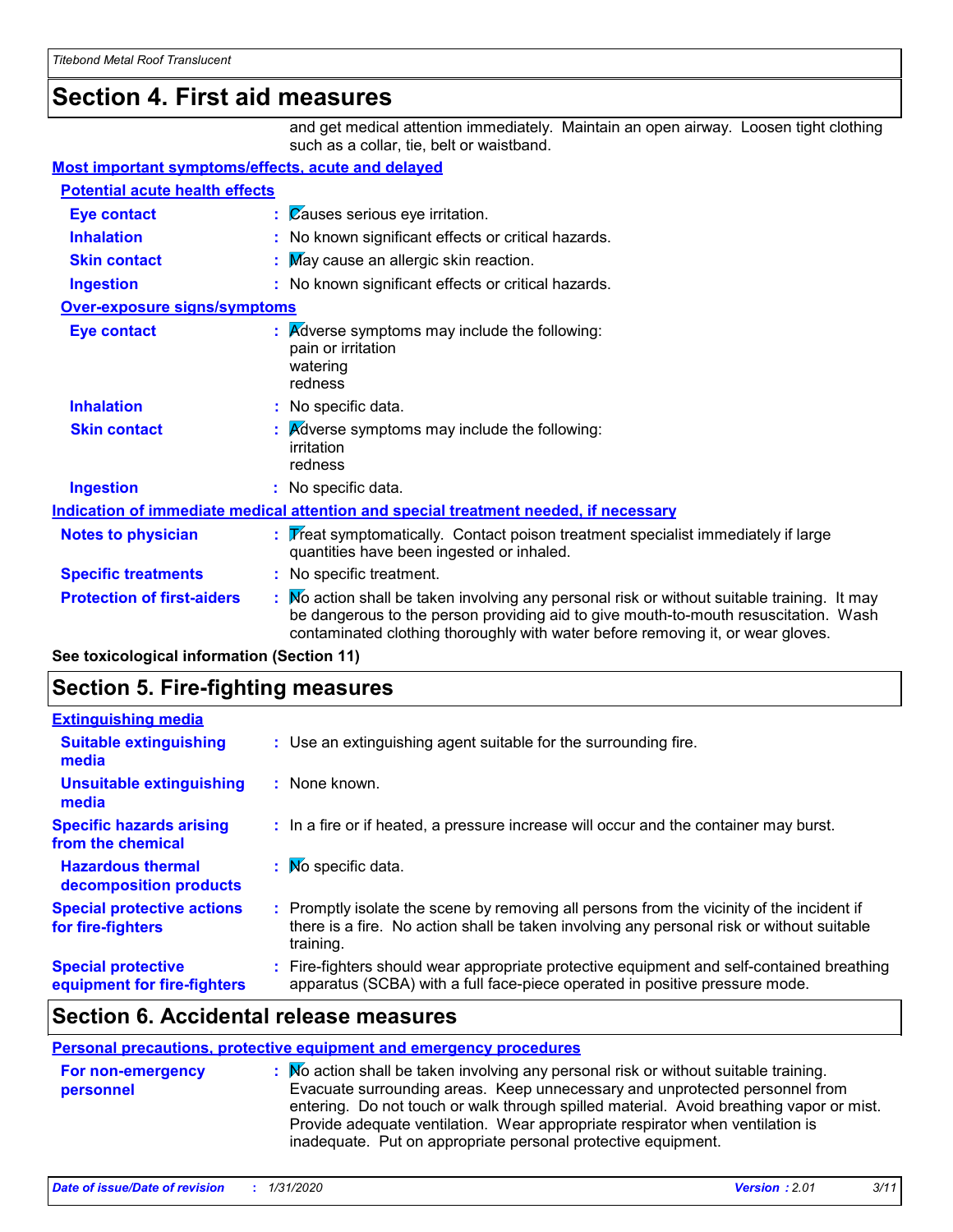#### **Section 6. Accidental release measures**

|                                                       | For emergency responders : If specialized clothing is required to deal with the spillage, take note of any information in<br>Section 8 on suitable and unsuitable materials. See also the information in "For non-<br>emergency personnel".                                                                                                                                                                                                                                                                                                                                                                                                                                                                  |
|-------------------------------------------------------|--------------------------------------------------------------------------------------------------------------------------------------------------------------------------------------------------------------------------------------------------------------------------------------------------------------------------------------------------------------------------------------------------------------------------------------------------------------------------------------------------------------------------------------------------------------------------------------------------------------------------------------------------------------------------------------------------------------|
| <b>Environmental precautions</b>                      | : Avoid dispersal of spilled material and runoff and contact with soil, waterways, drains<br>and sewers. Inform the relevant authorities if the product has caused environmental<br>pollution (sewers, waterways, soil or air).                                                                                                                                                                                                                                                                                                                                                                                                                                                                              |
| Methods and materials for containment and cleaning up |                                                                                                                                                                                                                                                                                                                                                                                                                                                                                                                                                                                                                                                                                                              |
| <b>Small spill</b>                                    | : Stop leak if without risk. Move containers from spill area. Dilute with water and mop up<br>if water-soluble. Alternatively, or if water-insoluble, absorb with an inert dry material and<br>place in an appropriate waste disposal container. Dispose of via a licensed waste<br>disposal contractor.                                                                                                                                                                                                                                                                                                                                                                                                     |
| <b>Large spill</b>                                    | : Stop leak if without risk. Move containers from spill area. Approach release from<br>upwind. Prevent entry into sewers, water courses, basements or confined areas. Wash<br>spillages into an effluent treatment plant or proceed as follows. Contain and collect<br>spillage with non-combustible, absorbent material e.g. sand, earth, vermiculite or<br>diatomaceous earth and place in container for disposal according to local regulations<br>(see Section 13). Dispose of via a licensed waste disposal contractor. Contaminated<br>absorbent material may pose the same hazard as the spilled product. Note: see<br>Section 1 for emergency contact information and Section 13 for waste disposal. |

### **Section 7. Handling and storage**

#### **Precautions for safe handling**

| <b>Protective measures</b>                                                       | $\frac{1}{2}$ Put on appropriate personal protective equipment (see Section 8). Persons with a<br>history of skin sensitization problems should not be employed in any process in which<br>this product is used. Avoid exposure - obtain special instructions before use. Avoid<br>exposure during pregnancy. Do not handle until all safety precautions have been read<br>and understood. Do not get in eyes or on skin or clothing. Do not breathe vapor or mist.<br>Do not ingest. If during normal use the material presents a respiratory hazard, use only<br>with adequate ventilation or wear appropriate respirator. Keep in the original container<br>or an approved alternative made from a compatible material, kept tightly closed when<br>not in use. Empty containers retain product residue and can be hazardous. Do not<br>reuse container. |
|----------------------------------------------------------------------------------|-------------------------------------------------------------------------------------------------------------------------------------------------------------------------------------------------------------------------------------------------------------------------------------------------------------------------------------------------------------------------------------------------------------------------------------------------------------------------------------------------------------------------------------------------------------------------------------------------------------------------------------------------------------------------------------------------------------------------------------------------------------------------------------------------------------------------------------------------------------|
| <b>Advice on general</b><br>occupational hygiene                                 | : Eating, drinking and smoking should be prohibited in areas where this material is<br>handled, stored and processed. Workers should wash hands and face before eating,<br>drinking and smoking. Remove contaminated clothing and protective equipment before<br>entering eating areas. See also Section 8 for additional information on hygiene<br>measures.                                                                                                                                                                                                                                                                                                                                                                                                                                                                                               |
| <b>Conditions for safe storage,</b><br>including any<br><i>incompatibilities</i> | $\cancel{p}$ not store above the following temperature: 26.667°C (80°F). Store in accordance<br>with local regulations. Store in original container protected from direct sunlight in a dry,<br>cool and well-ventilated area, away from incompatible materials (see Section 10) and<br>food and drink. Store locked up. Keep container tightly closed and sealed until ready<br>for use. Containers that have been opened must be carefully resealed and kept upright<br>to prevent leakage. Do not store in unlabeled containers. Use appropriate containment<br>to avoid environmental contamination. See Section 10 for incompatible materials before<br>handling or use.                                                                                                                                                                               |

### **Section 8. Exposure controls/personal protection**

#### **Control parameters**

#### **Occupational exposure limits**

| <b>Ingredient name</b>                                     | <b>Exposure limits</b>                                     |
|------------------------------------------------------------|------------------------------------------------------------|
| $\overline{2,2,4,4,6,6,8,8}$ -octamethylcyclotetrasiloxane | OARS WEEL (United States, 7/2018).<br>TWA: 10 ppm 8 hours. |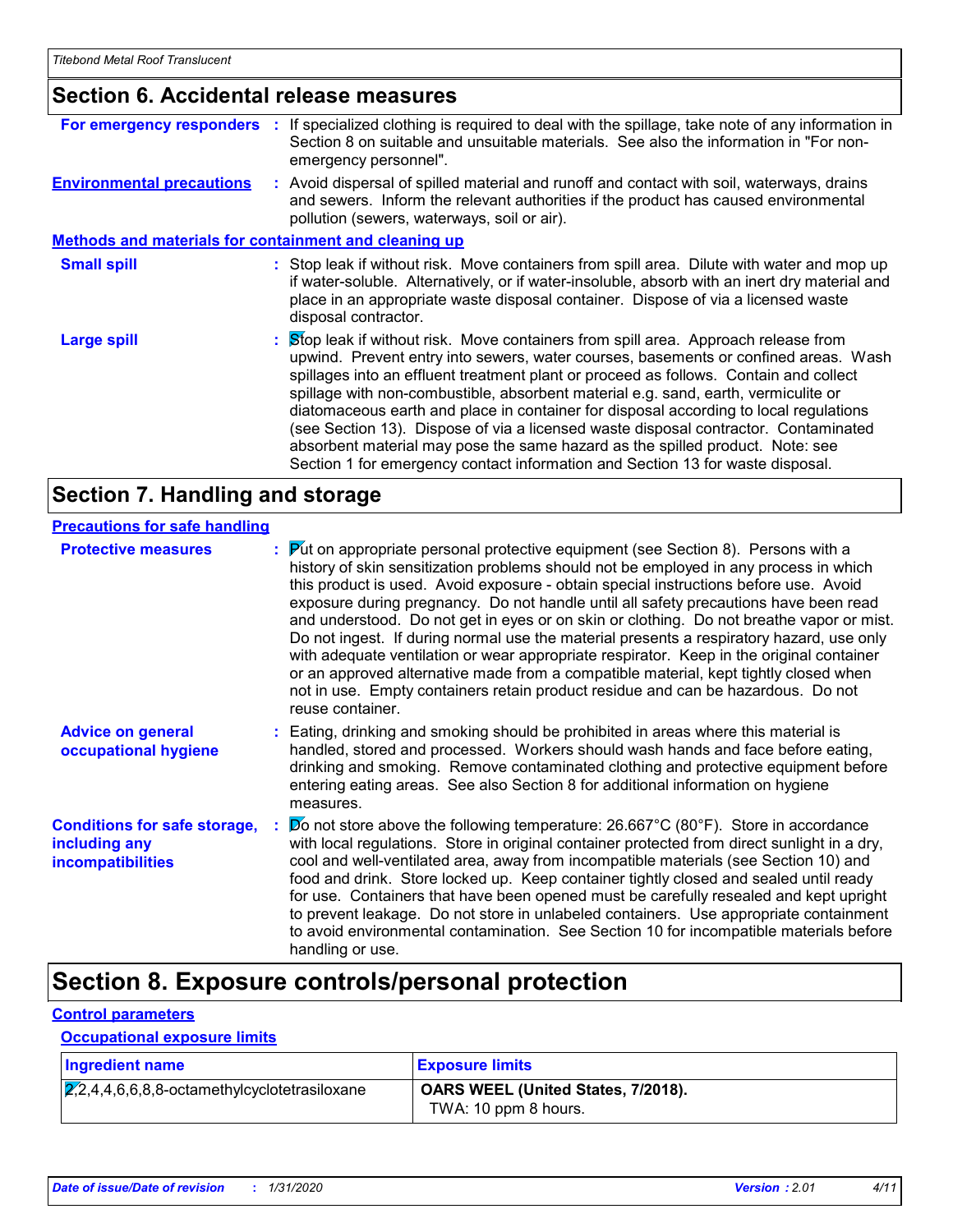### **Section 8. Exposure controls/personal protection**

| <b>Appropriate engineering</b><br>controls       | Kuser operations generate dust, fumes, gas, vapor or mist, use process enclosures,<br>local exhaust ventilation or other engineering controls to keep worker exposure to<br>airborne contaminants below any recommended or statutory limits.                                                                                                                                                                                                                                                                                                                                                                         |  |
|--------------------------------------------------|----------------------------------------------------------------------------------------------------------------------------------------------------------------------------------------------------------------------------------------------------------------------------------------------------------------------------------------------------------------------------------------------------------------------------------------------------------------------------------------------------------------------------------------------------------------------------------------------------------------------|--|
| <b>Environmental exposure</b><br><b>controls</b> | Emissions from ventilation or work process equipment should be checked to ensure<br>they comply with the requirements of environmental protection legislation. In some<br>cases, fume scrubbers, filters or engineering modifications to the process equipment<br>will be necessary to reduce emissions to acceptable levels.                                                                                                                                                                                                                                                                                        |  |
| <b>Individual protection measures</b>            |                                                                                                                                                                                                                                                                                                                                                                                                                                                                                                                                                                                                                      |  |
| <b>Hygiene measures</b>                          | Wash hands, forearms and face thoroughly after handling chemical products, before<br>eating, smoking and using the lavatory and at the end of the working period.<br>Appropriate techniques should be used to remove potentially contaminated clothing.<br>Contaminated work clothing should not be allowed out of the workplace. Wash<br>contaminated clothing before reusing. Ensure that eyewash stations and safety<br>showers are close to the workstation location.                                                                                                                                            |  |
| <b>Eye/face protection</b>                       | Safety eyewear complying with an approved standard should be used when a risk<br>assessment indicates this is necessary to avoid exposure to liquid splashes, mists,<br>gases or dusts. If contact is possible, the following protection should be worn, unless<br>the assessment indicates a higher degree of protection: chemical splash goggles.                                                                                                                                                                                                                                                                  |  |
| <b>Skin protection</b>                           |                                                                                                                                                                                                                                                                                                                                                                                                                                                                                                                                                                                                                      |  |
| <b>Hand protection</b>                           | Chemical-resistant, impervious gloves complying with an approved standard should be<br>worn at all times when handling chemical products if a risk assessment indicates this is<br>necessary. Considering the parameters specified by the glove manufacturer, check<br>during use that the gloves are still retaining their protective properties. It should be<br>noted that the time to breakthrough for any glove material may be different for different<br>glove manufacturers. In the case of mixtures, consisting of several substances, the<br>protection time of the gloves cannot be accurately estimated. |  |
| <b>Body protection</b>                           | Personal protective equipment for the body should be selected based on the task being<br>performed and the risks involved and should be approved by a specialist before<br>handling this product.                                                                                                                                                                                                                                                                                                                                                                                                                    |  |
| <b>Other skin protection</b>                     | Appropriate footwear and any additional skin protection measures should be selected<br>based on the task being performed and the risks involved and should be approved by a<br>specialist before handling this product.                                                                                                                                                                                                                                                                                                                                                                                              |  |
| <b>Respiratory protection</b>                    | Based on the hazard and potential for exposure, select a respirator that meets the<br>appropriate standard or certification. Respirators must be used according to a<br>respiratory protection program to ensure proper fitting, training, and other important<br>aspects of use.                                                                                                                                                                                                                                                                                                                                    |  |

### **Section 9. Physical and chemical properties**

| <b>Appearance</b>                               |                        |
|-------------------------------------------------|------------------------|
| <b>Physical state</b>                           | : Liquid. [Paste.]     |
| Color                                           | $:$ Translucent        |
| Odor                                            | : Slight               |
| <b>Odor threshold</b>                           | $\cdot$ Not available. |
| рH                                              | : Not applicable.      |
| <b>Melting point</b>                            | : Not available.       |
| <b>Boiling point</b>                            | $:$ Not available.     |
| <b>Flash point</b>                              | $:$ Not available.     |
| <b>Evaporation rate</b>                         | : Not available.       |
| <b>Flammability (solid, gas)</b>                | : Not available.       |
| Lower and upper explosive<br>(flammable) limits | : Not available.       |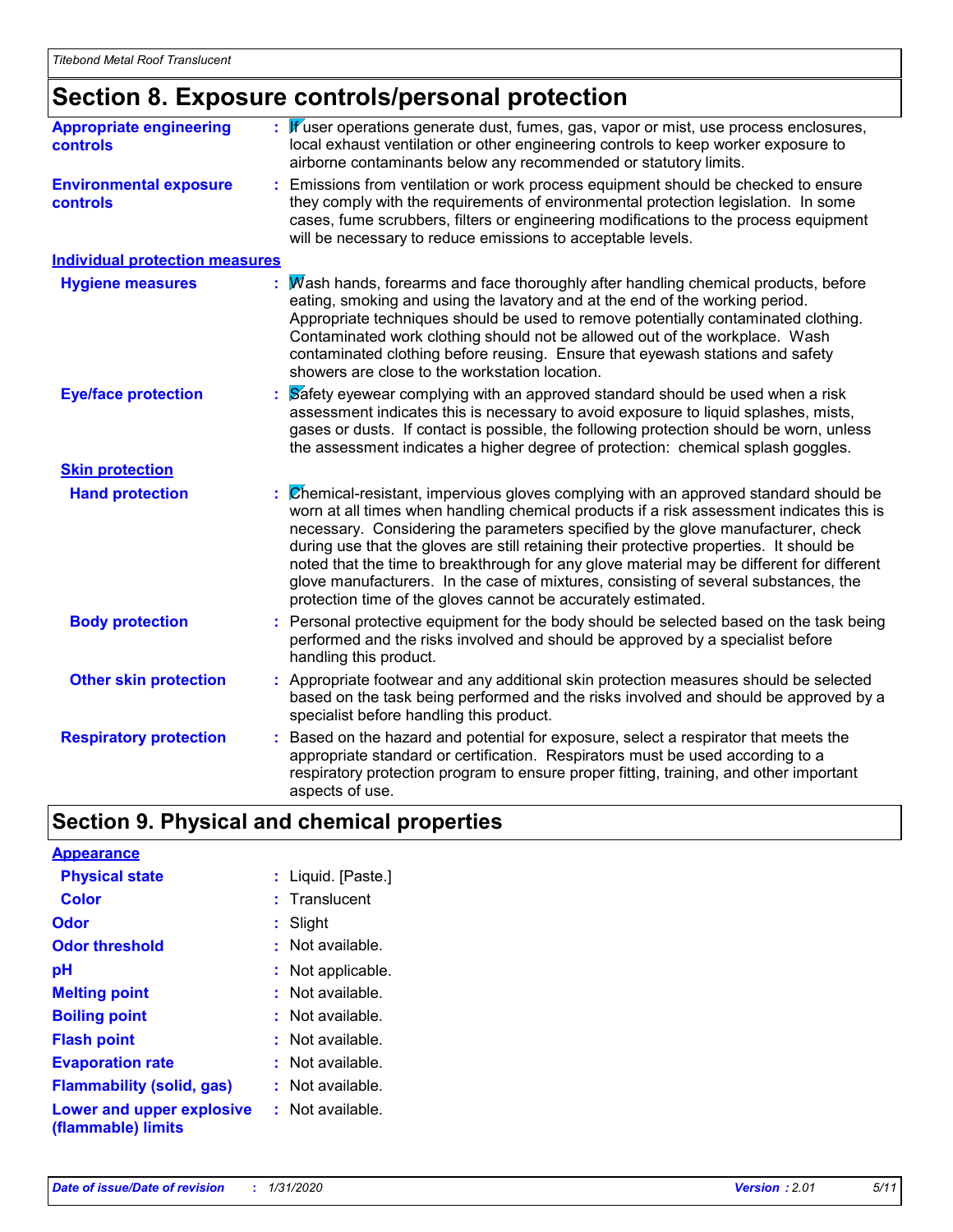### **Section 9. Physical and chemical properties**

| <b>VOC (less water, less)</b><br>exempt solvents) | $: 3$ g/l                                                         |
|---------------------------------------------------|-------------------------------------------------------------------|
| <b>Volatility</b>                                 | $: 0\%$ (w/w)                                                     |
| <b>Vapor density</b>                              | $:$ Not available.                                                |
| <b>Relative density</b>                           | : 1.03                                                            |
| <b>Solubility</b>                                 | : Insoluble in the following materials: cold water and hot water. |
| <b>Solubility in water</b>                        | : Not available.                                                  |
| <b>Partition coefficient: n-</b><br>octanol/water | : Not available.                                                  |
| <b>Auto-ignition temperature</b>                  | : Not available.                                                  |
| <b>Decomposition temperature</b>                  | : Not available.                                                  |
| <b>Viscosity</b>                                  | : Not available.                                                  |

### **Section 10. Stability and reactivity**

| <b>Reactivity</b>                            | : No specific test data related to reactivity available for this product or its ingredients.            |
|----------------------------------------------|---------------------------------------------------------------------------------------------------------|
| <b>Chemical stability</b>                    | : The product is stable.                                                                                |
| <b>Possibility of hazardous</b><br>reactions | : Under normal conditions of storage and use, hazardous reactions will not occur.                       |
| <b>Conditions to avoid</b>                   | : No specific data.                                                                                     |
| <b>Incompatible materials</b>                | : No specific data.                                                                                     |
| <b>Hazardous decomposition</b><br>products   | Under normal conditions of storage and use, hazardous decomposition products should<br>not be produced. |

### **Section 11. Toxicological information**

#### **Information on toxicological effects**

#### **Acute toxicity**

| <b>Product/ingredient name</b>                                       | <b>Result</b> | <b>Species</b> | <b>Dose</b>           | <b>Exposure</b> |
|----------------------------------------------------------------------|---------------|----------------|-----------------------|-----------------|
| 2,2,4,4,6,6,8,8-octamethylcyclotetrasiloxane   LC50 Inhalation Vapor |               | Rat            | $36$ g/m <sup>3</sup> | 14 hours        |
|                                                                      | LD50 Dermal   | Rat            | 1770 mg/kg            |                 |
|                                                                      | LD50 Oral     | Rat            | $1540$ mg/kg          |                 |

#### **Irritation/Corrosion**

| <b>Product/ingredient name</b>                                             | Result                | <b>Species</b>   | <b>Score</b> | <b>Exposure</b>                                  | <b>Observation</b> |
|----------------------------------------------------------------------------|-----------------------|------------------|--------------|--------------------------------------------------|--------------------|
| $2,4,4,6,6,8,8$ -octamethylcyclotetrasiloxane $\vert$ Eyes - Mild irritant | ISkin - Mild irritant | Rabbit<br>Rabbit |              | l 24 hours 500<br>l ma<br>l 24 hours 500<br>l ma |                    |
| <b>Conclusion/Summary</b>                                                  |                       |                  |              |                                                  |                    |

| <b>Skin</b>               | : Prolonged or repeated contact can defat the skin and lead to irritation, cracking and/or<br>dermatitis. |
|---------------------------|-----------------------------------------------------------------------------------------------------------|
| <b>Eyes</b>               | : This product may irritate eyes upon contact.                                                            |
| <b>Respiratory</b>        | : Irritating to respiratory system.                                                                       |
| <b>Sensitization</b>      |                                                                                                           |
| Not available.            |                                                                                                           |
| <b>Conclusion/Summary</b> |                                                                                                           |
| <b>Skin</b>               | : May cause allergic reactions in certain individuals.                                                    |
| <b>Mutagenicity</b>       |                                                                                                           |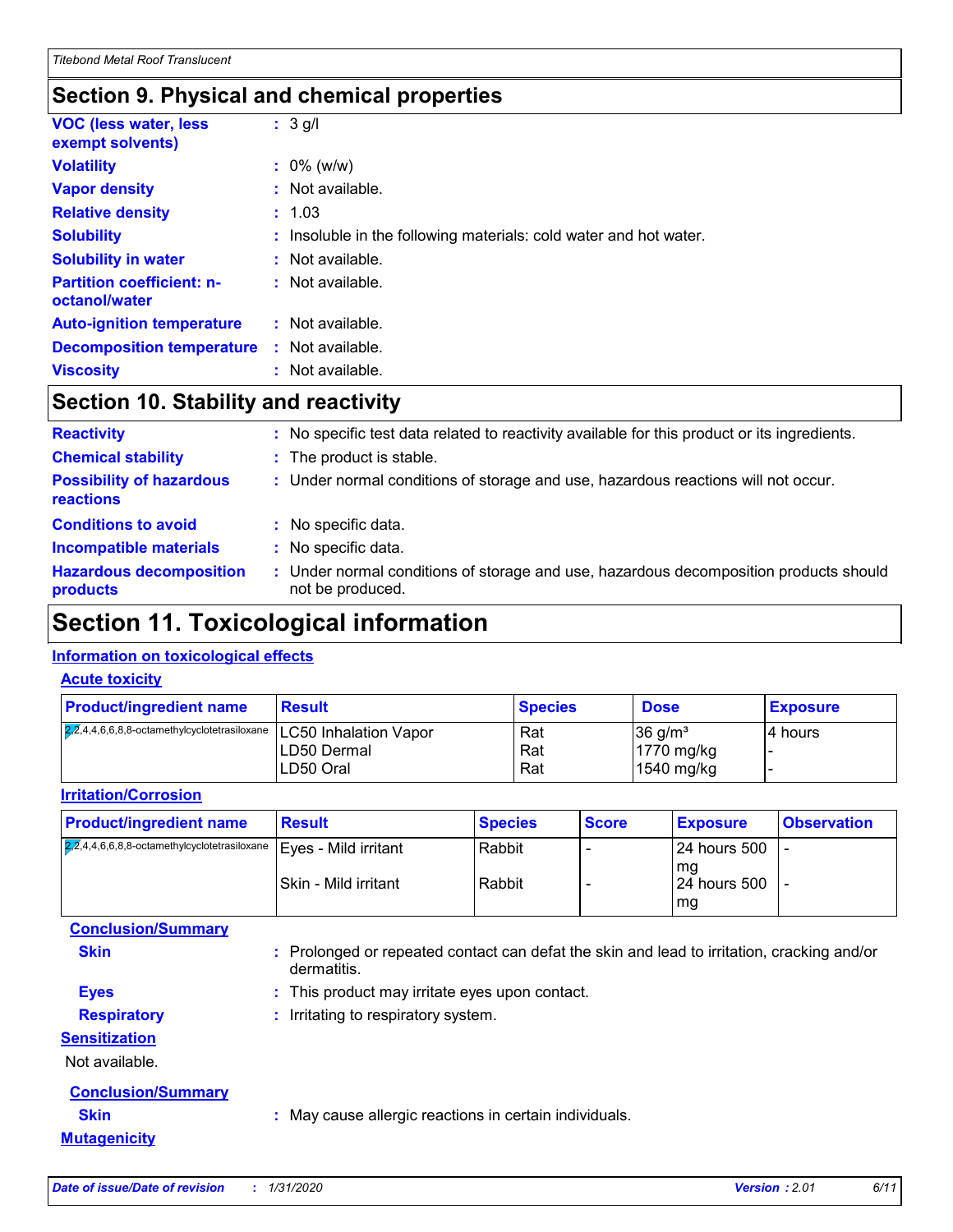### **Section 11. Toxicological information**

Not available.

#### **Carcinogenicity**

Not available.

#### **Reproductive toxicity**

Not available.

#### **Teratogenicity**

Not available.

#### **Specific target organ toxicity (single exposure)**

Not available.

#### **Specific target organ toxicity (repeated exposure)**

| <b>Titebond Metal Roof Translucent</b><br>Category 2<br>Not determined<br>blood system and<br>cardiovascular<br>system<br><b>Aspiration hazard</b><br>Not available.<br><b>Information on the likely</b><br>: Routes of entry anticipated: Oral, Dermal, Inhalation.<br>routes of exposure<br><b>Potential acute health effects</b><br>Causes serious eye irritation.<br><b>Eye contact</b><br>÷<br><b>Inhalation</b><br>: No known significant effects or critical hazards.<br>May cause an allergic skin reaction.<br><b>Skin contact</b><br>: No known significant effects or critical hazards.<br><b>Ingestion</b><br>Symptoms related to the physical, chemical and toxicological characteristics<br><b>Eye contact</b><br>Adverse symptoms may include the following:<br>pain or irritation<br>watering<br>redness<br><b>Inhalation</b><br>No specific data.<br><b>Skin contact</b><br>Adverse symptoms may include the following:<br>irritation<br>redness<br>: No specific data.<br><b>Ingestion</b><br>Delayed and immediate effects and also chronic effects from short and long term exposure<br><b>Short term exposure</b><br><b>Potential immediate</b><br>: Not available.<br>effects<br>: Not available.<br><b>Potential delayed effects</b><br><b>Long term exposure</b><br><b>Potential immediate</b><br>: Not available.<br>effects<br><b>Potential delayed effects</b><br>: Not available.<br><b>Potential chronic health effects</b><br>Not available. | <b>Name</b> |  | <b>Category</b> | <b>Route of</b><br>exposure | <b>Target organs</b> |
|----------------------------------------------------------------------------------------------------------------------------------------------------------------------------------------------------------------------------------------------------------------------------------------------------------------------------------------------------------------------------------------------------------------------------------------------------------------------------------------------------------------------------------------------------------------------------------------------------------------------------------------------------------------------------------------------------------------------------------------------------------------------------------------------------------------------------------------------------------------------------------------------------------------------------------------------------------------------------------------------------------------------------------------------------------------------------------------------------------------------------------------------------------------------------------------------------------------------------------------------------------------------------------------------------------------------------------------------------------------------------------------------------------------------------------------------------------------------------|-------------|--|-----------------|-----------------------------|----------------------|
|                                                                                                                                                                                                                                                                                                                                                                                                                                                                                                                                                                                                                                                                                                                                                                                                                                                                                                                                                                                                                                                                                                                                                                                                                                                                                                                                                                                                                                                                            |             |  |                 |                             |                      |
|                                                                                                                                                                                                                                                                                                                                                                                                                                                                                                                                                                                                                                                                                                                                                                                                                                                                                                                                                                                                                                                                                                                                                                                                                                                                                                                                                                                                                                                                            |             |  |                 |                             |                      |
|                                                                                                                                                                                                                                                                                                                                                                                                                                                                                                                                                                                                                                                                                                                                                                                                                                                                                                                                                                                                                                                                                                                                                                                                                                                                                                                                                                                                                                                                            |             |  |                 |                             |                      |
|                                                                                                                                                                                                                                                                                                                                                                                                                                                                                                                                                                                                                                                                                                                                                                                                                                                                                                                                                                                                                                                                                                                                                                                                                                                                                                                                                                                                                                                                            |             |  |                 |                             |                      |
|                                                                                                                                                                                                                                                                                                                                                                                                                                                                                                                                                                                                                                                                                                                                                                                                                                                                                                                                                                                                                                                                                                                                                                                                                                                                                                                                                                                                                                                                            |             |  |                 |                             |                      |
|                                                                                                                                                                                                                                                                                                                                                                                                                                                                                                                                                                                                                                                                                                                                                                                                                                                                                                                                                                                                                                                                                                                                                                                                                                                                                                                                                                                                                                                                            |             |  |                 |                             |                      |
|                                                                                                                                                                                                                                                                                                                                                                                                                                                                                                                                                                                                                                                                                                                                                                                                                                                                                                                                                                                                                                                                                                                                                                                                                                                                                                                                                                                                                                                                            |             |  |                 |                             |                      |
|                                                                                                                                                                                                                                                                                                                                                                                                                                                                                                                                                                                                                                                                                                                                                                                                                                                                                                                                                                                                                                                                                                                                                                                                                                                                                                                                                                                                                                                                            |             |  |                 |                             |                      |
|                                                                                                                                                                                                                                                                                                                                                                                                                                                                                                                                                                                                                                                                                                                                                                                                                                                                                                                                                                                                                                                                                                                                                                                                                                                                                                                                                                                                                                                                            |             |  |                 |                             |                      |
|                                                                                                                                                                                                                                                                                                                                                                                                                                                                                                                                                                                                                                                                                                                                                                                                                                                                                                                                                                                                                                                                                                                                                                                                                                                                                                                                                                                                                                                                            |             |  |                 |                             |                      |
|                                                                                                                                                                                                                                                                                                                                                                                                                                                                                                                                                                                                                                                                                                                                                                                                                                                                                                                                                                                                                                                                                                                                                                                                                                                                                                                                                                                                                                                                            |             |  |                 |                             |                      |
|                                                                                                                                                                                                                                                                                                                                                                                                                                                                                                                                                                                                                                                                                                                                                                                                                                                                                                                                                                                                                                                                                                                                                                                                                                                                                                                                                                                                                                                                            |             |  |                 |                             |                      |
|                                                                                                                                                                                                                                                                                                                                                                                                                                                                                                                                                                                                                                                                                                                                                                                                                                                                                                                                                                                                                                                                                                                                                                                                                                                                                                                                                                                                                                                                            |             |  |                 |                             |                      |
|                                                                                                                                                                                                                                                                                                                                                                                                                                                                                                                                                                                                                                                                                                                                                                                                                                                                                                                                                                                                                                                                                                                                                                                                                                                                                                                                                                                                                                                                            |             |  |                 |                             |                      |
|                                                                                                                                                                                                                                                                                                                                                                                                                                                                                                                                                                                                                                                                                                                                                                                                                                                                                                                                                                                                                                                                                                                                                                                                                                                                                                                                                                                                                                                                            |             |  |                 |                             |                      |
|                                                                                                                                                                                                                                                                                                                                                                                                                                                                                                                                                                                                                                                                                                                                                                                                                                                                                                                                                                                                                                                                                                                                                                                                                                                                                                                                                                                                                                                                            |             |  |                 |                             |                      |
|                                                                                                                                                                                                                                                                                                                                                                                                                                                                                                                                                                                                                                                                                                                                                                                                                                                                                                                                                                                                                                                                                                                                                                                                                                                                                                                                                                                                                                                                            |             |  |                 |                             |                      |
|                                                                                                                                                                                                                                                                                                                                                                                                                                                                                                                                                                                                                                                                                                                                                                                                                                                                                                                                                                                                                                                                                                                                                                                                                                                                                                                                                                                                                                                                            |             |  |                 |                             |                      |
|                                                                                                                                                                                                                                                                                                                                                                                                                                                                                                                                                                                                                                                                                                                                                                                                                                                                                                                                                                                                                                                                                                                                                                                                                                                                                                                                                                                                                                                                            |             |  |                 |                             |                      |
|                                                                                                                                                                                                                                                                                                                                                                                                                                                                                                                                                                                                                                                                                                                                                                                                                                                                                                                                                                                                                                                                                                                                                                                                                                                                                                                                                                                                                                                                            |             |  |                 |                             |                      |
|                                                                                                                                                                                                                                                                                                                                                                                                                                                                                                                                                                                                                                                                                                                                                                                                                                                                                                                                                                                                                                                                                                                                                                                                                                                                                                                                                                                                                                                                            |             |  |                 |                             |                      |
|                                                                                                                                                                                                                                                                                                                                                                                                                                                                                                                                                                                                                                                                                                                                                                                                                                                                                                                                                                                                                                                                                                                                                                                                                                                                                                                                                                                                                                                                            |             |  |                 |                             |                      |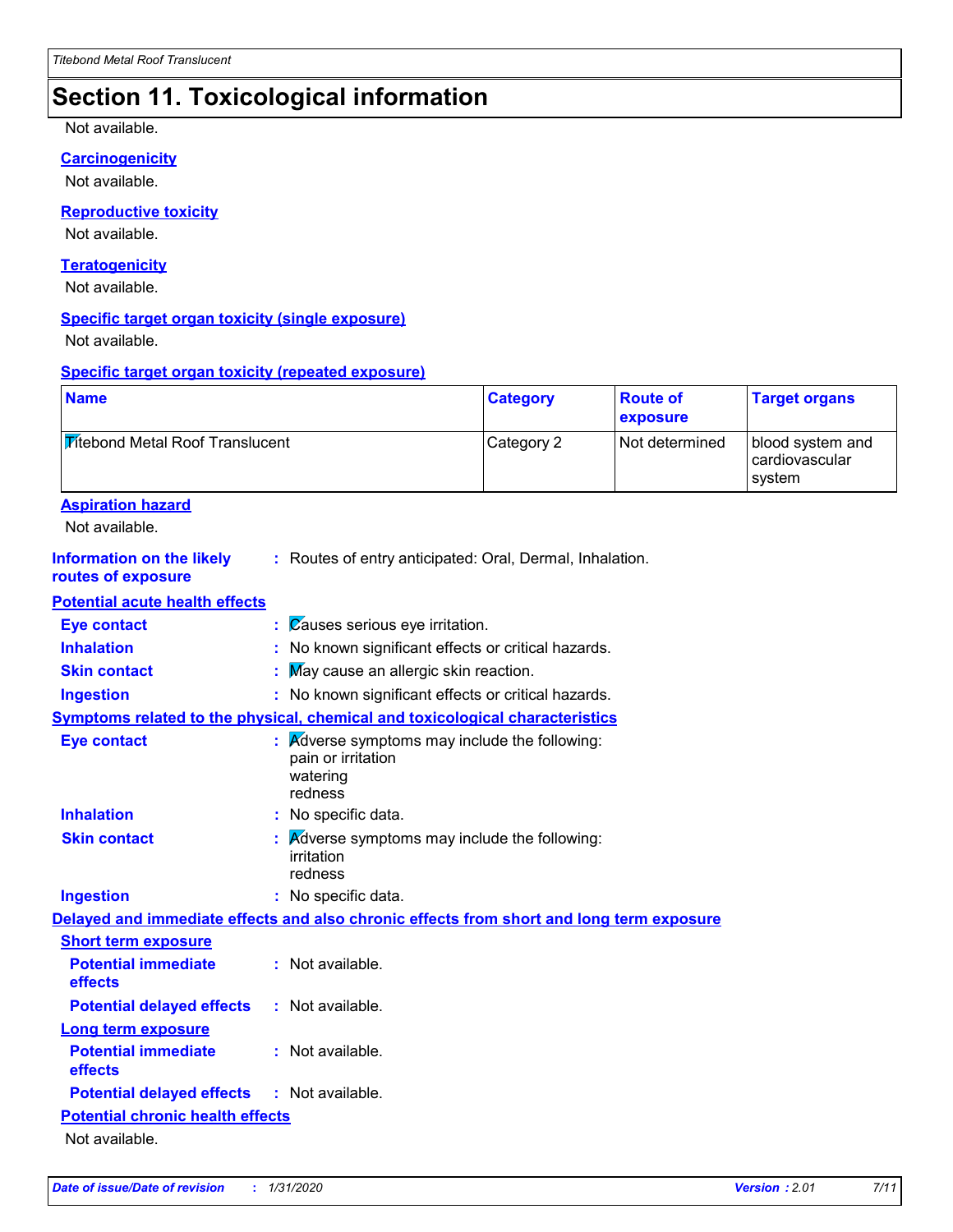### **Section 11. Toxicological information**

| <b>General</b>                        | : May cause damage to organs through prolonged or repeated exposure. Once<br>sensitized, a severe allergic reaction may occur when subsequently exposed to very low<br>levels. |
|---------------------------------------|--------------------------------------------------------------------------------------------------------------------------------------------------------------------------------|
| <b>Carcinogenicity</b>                | : No known significant effects or critical hazards.                                                                                                                            |
| <b>Mutagenicity</b>                   | : No known significant effects or critical hazards.                                                                                                                            |
| <b>Teratogenicity</b>                 | : No known significant effects or critical hazards.                                                                                                                            |
| <b>Developmental effects</b>          | : No known significant effects or critical hazards.                                                                                                                            |
| <b>Fertility effects</b>              | : Suspected of damaging fertility if inhaled.                                                                                                                                  |
| <b>Numerical measures of toxicity</b> |                                                                                                                                                                                |

#### **Acute toxicity estimates**

Not available.

### **Section 12. Ecological information**

#### **Toxicity**

| <b>Product/ingredient name</b> | <b>Result</b>                                                                 | <b>Species</b>                                          | <b>Exposure</b>    |
|--------------------------------|-------------------------------------------------------------------------------|---------------------------------------------------------|--------------------|
|                                | 22,4,4,6,6,8,8-octamethylcyclotetrasiloxane Acute LC50 > 1000 ppm Fresh water | <b>Fish - Oncorhynchus mykiss</b>                       | 4 days             |
|                                | Chronic NOEC 1 to 29 µg/l                                                     | Algae - Pseudokirchneriella<br>subcapitata              | 96 hours           |
|                                | Chronic NOEC 7.9 µg/l Fresh water<br>Chronic NOEC 4.4 µg/l Fresh water        | Daphnia - Daphnia magna<br>Fish - Oncorhynchus mykiss - | 21 days<br>93 days |
|                                |                                                                               | ∣Egg                                                    |                    |

#### **Persistence and degradability**

#### Not available.

#### **Bioaccumulative potential**

| <b>Product/ingredient name</b>                        | <b>LogP</b> <sub>ow</sub> | <b>BCF</b> | <b>Potential</b> |
|-------------------------------------------------------|---------------------------|------------|------------------|
| $2,2,4,4,6,6,8,8$ -octamethylcyclotetrasiloxane 6.488 |                           | 13400      | high             |

| <b>Mobility in soil</b>                                       |                                                     |
|---------------------------------------------------------------|-----------------------------------------------------|
| <b>Soil/water partition</b><br>coefficient (K <sub>oc</sub> ) | : Not available.                                    |
| <b>Other adverse effects</b>                                  | : No known significant effects or critical hazards. |

### **Section 13. Disposal considerations**

| <b>Disposal methods</b> | The generation of waste should be avoided or minimized wherever possible. Disposal<br>of this product, solutions and any by-products should at all times comply with the<br>requirements of environmental protection and waste disposal legislation and any<br>regional local authority requirements. Dispose of surplus and non-recyclable products<br>via a licensed waste disposal contractor. Waste should not be disposed of untreated to<br>the sewer unless fully compliant with the requirements of all authorities with jurisdiction.<br>Waste packaging should be recycled. Incineration or landfill should only be considered<br>when recycling is not feasible. This material and its container must be disposed of in a<br>safe way. Care should be taken when handling emptied containers that have not been<br>cleaned or rinsed out. Empty containers or liners may retain some product residues.<br>Avoid dispersal of spilled material and runoff and contact with soil, waterways, drains<br>and sewers. |
|-------------------------|-----------------------------------------------------------------------------------------------------------------------------------------------------------------------------------------------------------------------------------------------------------------------------------------------------------------------------------------------------------------------------------------------------------------------------------------------------------------------------------------------------------------------------------------------------------------------------------------------------------------------------------------------------------------------------------------------------------------------------------------------------------------------------------------------------------------------------------------------------------------------------------------------------------------------------------------------------------------------------------------------------------------------------|
|-------------------------|-----------------------------------------------------------------------------------------------------------------------------------------------------------------------------------------------------------------------------------------------------------------------------------------------------------------------------------------------------------------------------------------------------------------------------------------------------------------------------------------------------------------------------------------------------------------------------------------------------------------------------------------------------------------------------------------------------------------------------------------------------------------------------------------------------------------------------------------------------------------------------------------------------------------------------------------------------------------------------------------------------------------------------|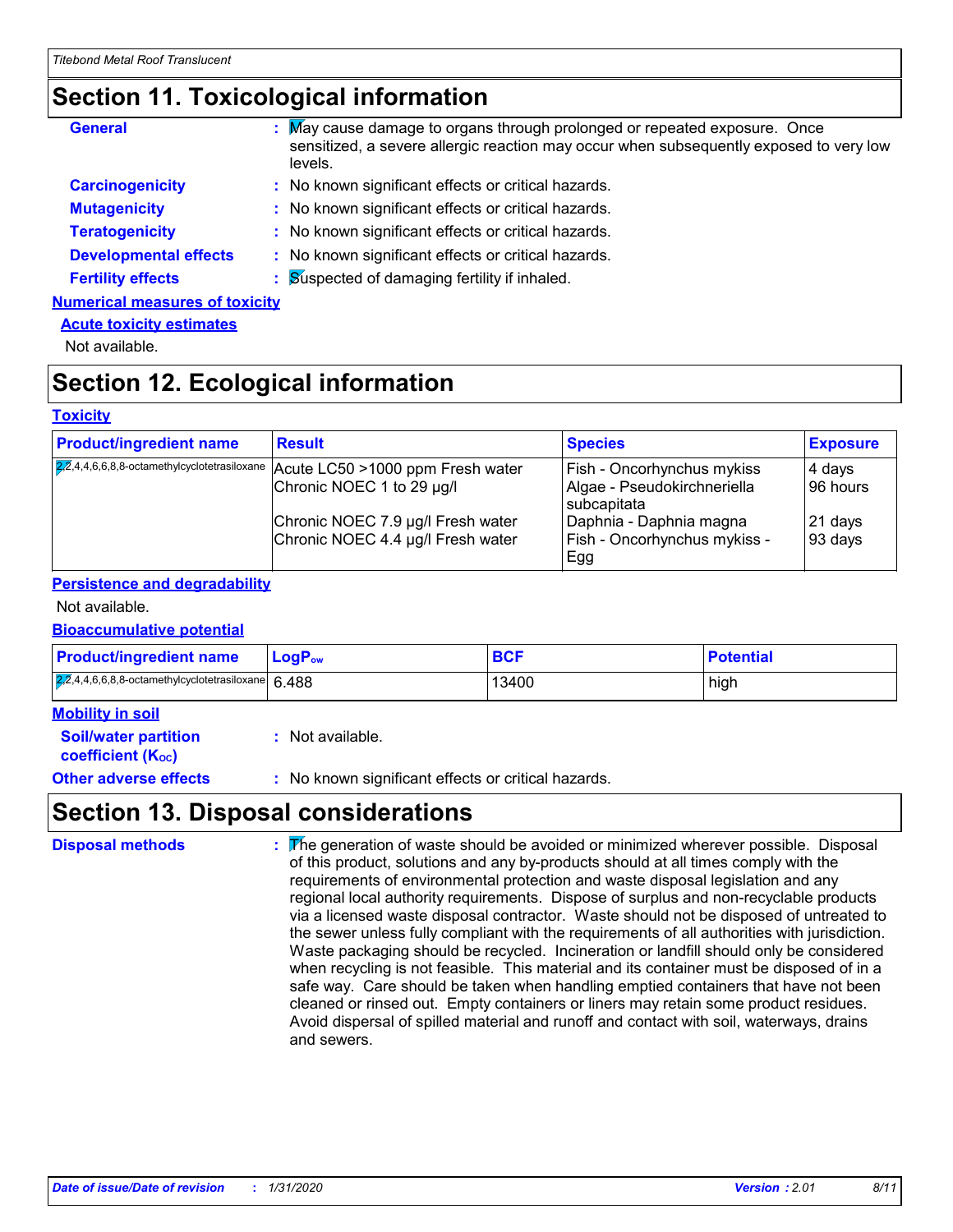### **Section 14. Transport information**

|                                      | <b>DOT</b><br><b>Classification</b> | <b>TDG</b><br><b>Classification</b> | <b>Mexico</b><br><b>Classification</b> | <b>ADR/RID</b> | <b>IMDG</b>                  | <b>IATA</b>     |
|--------------------------------------|-------------------------------------|-------------------------------------|----------------------------------------|----------------|------------------------------|-----------------|
| <b>UN number</b>                     | Not regulated.                      | Not regulated.                      | Not regulated.                         | Not regulated. | Not regulated.               | Not regulated.  |
| <b>UN proper</b><br>shipping name    |                                     |                                     |                                        |                |                              |                 |
| <b>Transport</b><br>hazard class(es) |                                     | $\overline{\phantom{0}}$            | $\overline{\phantom{a}}$               | -              | $\qquad \qquad \blacksquare$ | $\qquad \qquad$ |
| <b>Packing group</b>                 |                                     |                                     |                                        |                |                              |                 |
| <b>Environmental</b><br>hazards      | No.                                 | No.                                 | No.                                    | No.            | No.                          | No.             |

### **Section 15. Regulatory information**

#### **U.S. Federal regulations**

#### **SARA 302/304**

#### **Composition/information on ingredients**

No products were found.

**SARA 304 RQ :** Not applicable.

#### **SARA 311/312**

- 
- 

#### **Classification :** EYE IRRITATION - Category 2A SKIN SENSITIZATION - Category 1 TOXIC TO REPRODUCTION (Fertility) (inhalation) - Category 2 SPECIFIC TARGET ORGAN TOXICITY (REPEATED EXPOSURE) (blood system, cardiovascular system) - Category 2

#### **Composition/information on ingredients**

| <b>Name</b>                                                           | $\frac{9}{6}$ | <b>Classification</b>                                                                                                                               |
|-----------------------------------------------------------------------|---------------|-----------------------------------------------------------------------------------------------------------------------------------------------------|
| $\sqrt{2,2}$ ,4,4,6,6,8,8-octamethylcyclotetrasiloxane $\vert \leq 1$ |               | <b>FLAMMABLE LIQUIDS - Category 3</b><br><b>TOXIC TO REPRODUCTION (Fertility) - Category 2</b><br>TOXIC TO REPRODUCTION (Unborn child) - Category 2 |

#### **State regulations**

| <b>Massachusetts</b>       | : None of the components are listed. |
|----------------------------|--------------------------------------|
| <b>New York</b>            | : None of the components are listed. |
| <b>New Jersey</b>          | : None of the components are listed. |
| <b>Pennsylvania</b>        | : None of the components are listed. |
| <u>California Prop. 65</u> |                                      |

This product does not require a Safe Harbor warning under California Prop. 65.

#### **International regulations**

**Chemical Weapon Convention List Schedules I, II & III Chemicals**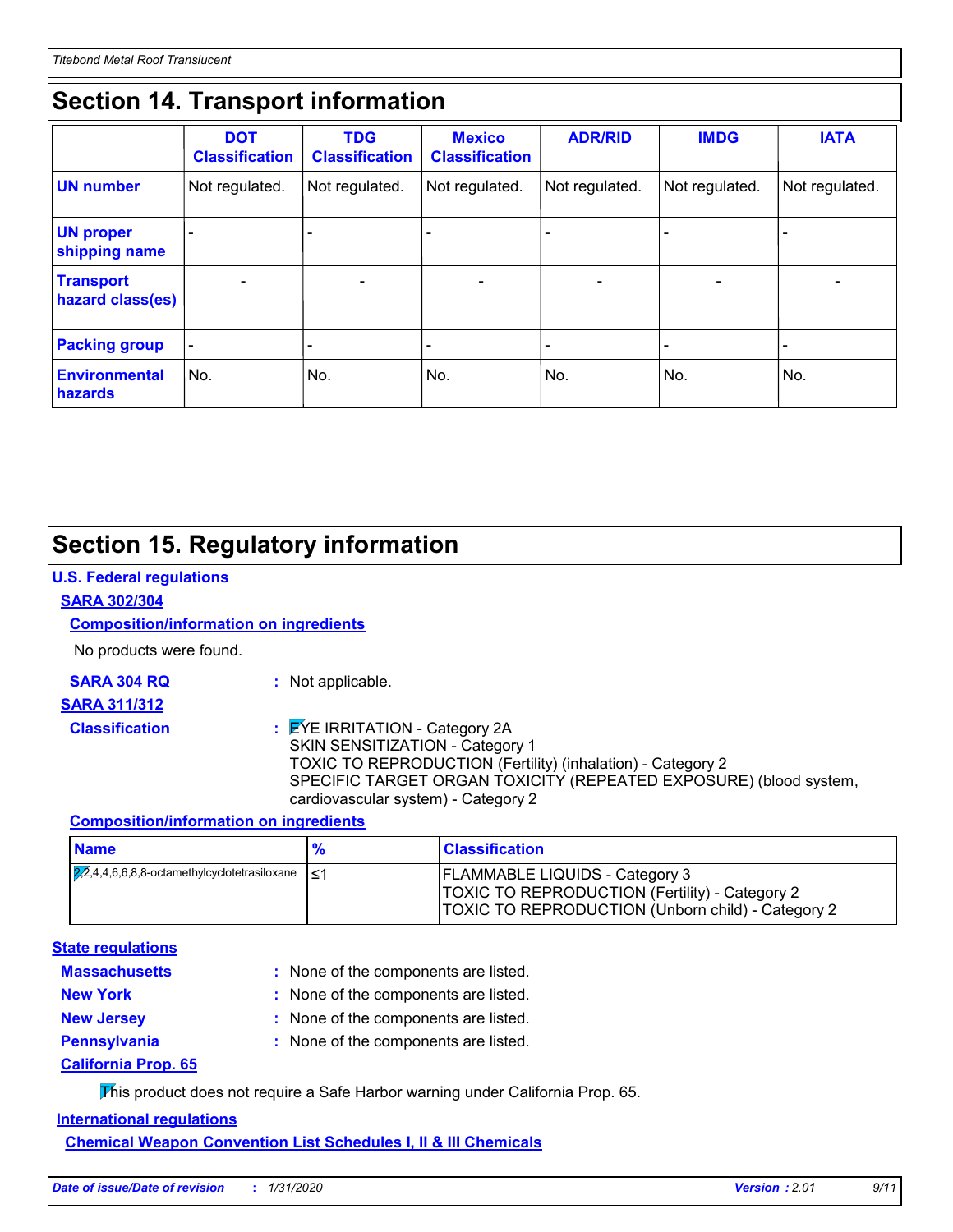### **Section 15. Regulatory information**

Not listed.

#### **Montreal Protocol**

Not listed.

**Stockholm Convention on Persistent Organic Pollutants**

Not listed.

#### **UNECE Aarhus Protocol on POPs and Heavy Metals**

Not listed.

#### **Inventory list**

**China :** All components are listed or exempted.

**United States TSCA 8(b) inventory**

**:** All components are listed or exempted.

**Section 16. Other information**

#### **Hazardous Material Information System (U.S.A.)**



**Caution: HMIS® ratings are based on a 0-4 rating scale, with 0 representing minimal hazards or risks, and 4 representing significant hazards or risks. Although HMIS® ratings and the associated label are not required on SDSs or products leaving a facility under 29 CFR 1910.1200, the preparer may choose to provide them. HMIS® ratings are to be used with a fully implemented HMIS® program. HMIS® is a registered trademark and service mark of the American Coatings Association, Inc.**

**The customer is responsible for determining the PPE code for this material. For more information on HMIS® Personal Protective Equipment (PPE) codes, consult the HMIS® Implementation Manual.**

**National Fire Protection Association (U.S.A.)**



**Reprinted with permission from NFPA 704-2001, Identification of the Hazards of Materials for Emergency Response Copyright ©1997, National Fire Protection Association, Quincy, MA 02269. This reprinted material is not the complete and official position of the National Fire Protection Association, on the referenced subject which is represented only by the standard in its entirety.**

**Copyright ©2001, National Fire Protection Association, Quincy, MA 02269. This warning system is intended to be interpreted and applied only by properly trained individuals to identify fire, health and reactivity hazards of chemicals. The user is referred to certain limited number of chemicals with recommended classifications in NFPA 49 and NFPA 325, which would be used as a guideline only. Whether the chemicals are classified by NFPA or not, anyone using the 704 systems to classify chemicals does so at their own risk.**

#### **Procedure used to derive the classification**

| <b>Classification</b>                                                                                                                                                                                                                                    | <b>Justification</b>                                                            |
|----------------------------------------------------------------------------------------------------------------------------------------------------------------------------------------------------------------------------------------------------------|---------------------------------------------------------------------------------|
| <b>EYE IRRITATION - Category 2A</b><br><b>SKIN SENSITIZATION - Category 1</b><br>TOXIC TO REPRODUCTION (Fertility) (inhalation) - Category 2<br>SPECIFIC TARGET ORGAN TOXICITY (REPEATED EXPOSURE) (blood system,<br>cardiovascular system) - Category 2 | Expert judgment<br>Expert judgment<br><b>Expert judgment</b><br>Expert judgment |